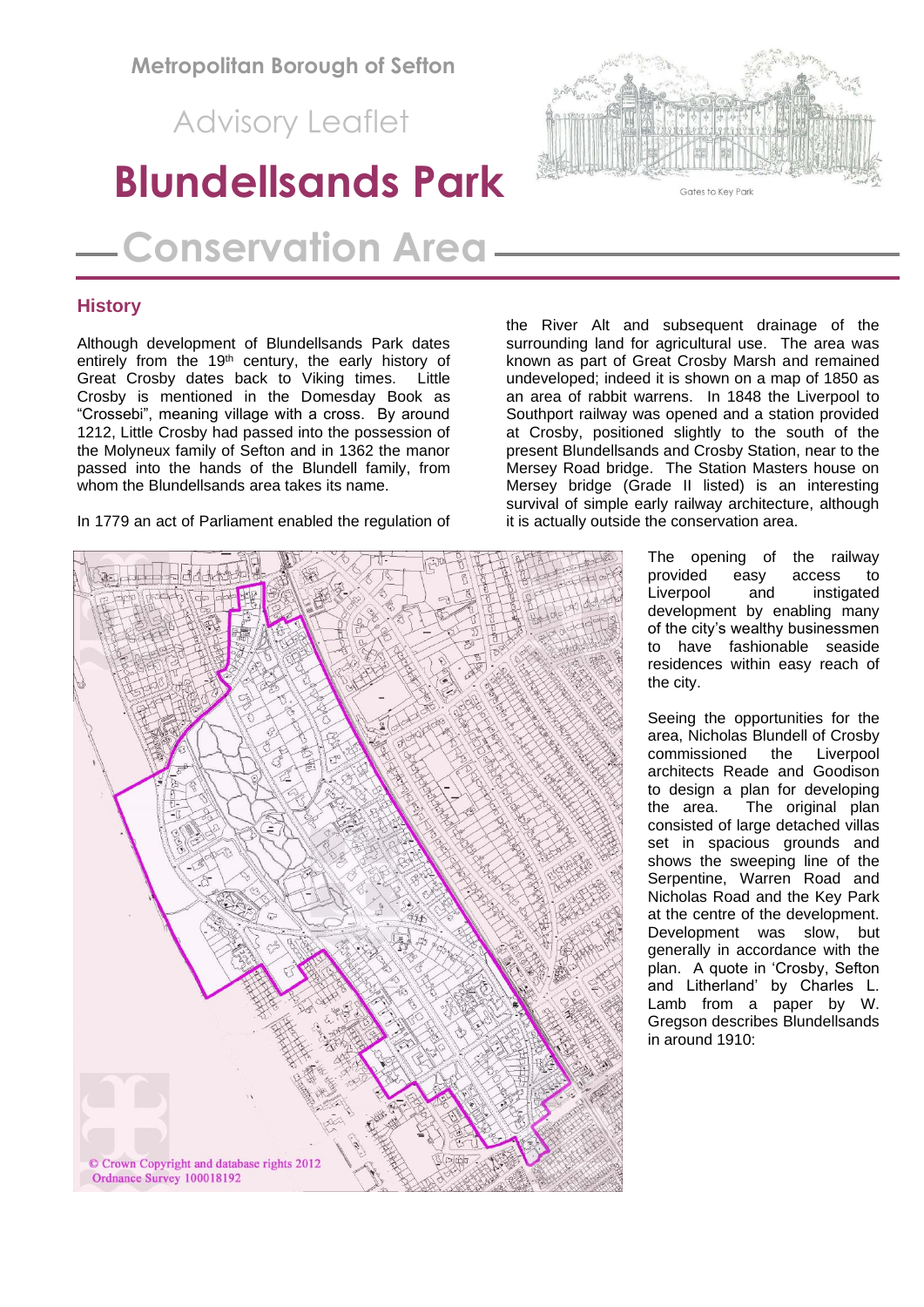*'The District Council has to be congratulated on the well-made and picturesque roads [such as the appropriately-named Serpentine], parks and recreation grounds. Altogether, the place has become very attractive, and before long will probably be the favourite suburb of Liverpool. This is all the more likely owing to the splendid service of trams (now motorbuses) and trains: it is doubtful if such facilities for business men exist anywhere else in the world. A private park, to which the residents have keys, and which may not be built upon forever is a delightful pleasance of hill and dale, with flower beds, tennis courts and fishing pond'.*

The development of houses continued to the north and south along the coast, however the appearance of Blundellsands from the shore changed dramatically following a number of severe storms in the 1920s and 30s. Houses to the west side of Burbo Bank Road North were lost to the sea. To protect the area from further coastal erosion, various sea defences were tested before the current sea wall was built in the 1960's. At this time, an area of land was reclaimed using the remains of buildings bombed during the war, from the surrounding area and Liverpool. The houses were not rebuilt and instead the land has been used for recreation. Much of the material used, for example, bricks, tiles and stone blocks is visible on the beach just north of the Coast Guard Station at Hall Road.

## **The Conservation Area**

The Blundellsands Park Conservation Area was first designated by Sefton Council in October 1982. Following the appraisal of the area, the boundary was altered in March 2008. The character of the area is derived from its development as a planned high quality residential area, defined by large detached villas set in spacious grounds, bounded by a hierarchical formal road pattern including some designed to run parallel to the sea, with the Key Park central to the layout.

The most notable landmarks are the three churches, St Josephs, the Blundellsands United Reformed Church and the Church of St Nicholas, all Grade II Listed. In addition there are many smaller interesting features which are also important landmarks, such as St Nicholas Fountain on the corner of The Serpentine and Burbo Bank Road, the gateway at Treleavan House on Blundellsands Road West and the wrought iron gates at the Park Drive entrances to the Key Park.

The predominant building style is Victorian Gothic although there are many variations. The Gothic style houses date from before 1900, typical features include ornate terracotta or detailed stonework, steeply pitched roofs, pointed arch openings and polychromatic brickwork. Some houses leans more towards the Arts and Crafts movement, an example of this can be seen at 28 Blundellsands Road West, while others have Italianate features or classical proportions. Good examples of twentieth century architectural style are "Blanefield" in Warren Road, designed in 1909 by Metcalf & Metcalf. Another important influence is *'Suburban Italianate',* many of the houses have features in this style, such as stuccoed quoins, tripartite windows and classically inspired pilasters, or columns to porches. The layout of the development around the Key Park was undoubtedly influenced by the work of Sir Joseph Paxton at Princes Park in Liverpool and Birkenhead Park on the Wirral.



Gateway Blundellsands Road West and Warren Road

## **Additional Planning Powers**

Whilst Sefton Council recognises that for Conservation Areas to remain "live" and responsive to a changing society, changes must and will occur. Through the planning system the Council undertakes to ensure that changes preserve or enhance the area, and do not result in the loss of character and any harm is balanced against wider public benefits.

Conservation Area status means that the Council possesses a number of statutory powers to safeguard against some changes. These are special planning controls which relate to specific works which would normally be considered 'permitted development', i.e. works which would not require planning consent. Within the Conservation Area the following additional planning powers apply:-

#### **If a building is a Listed Building additional special controls will also apply.**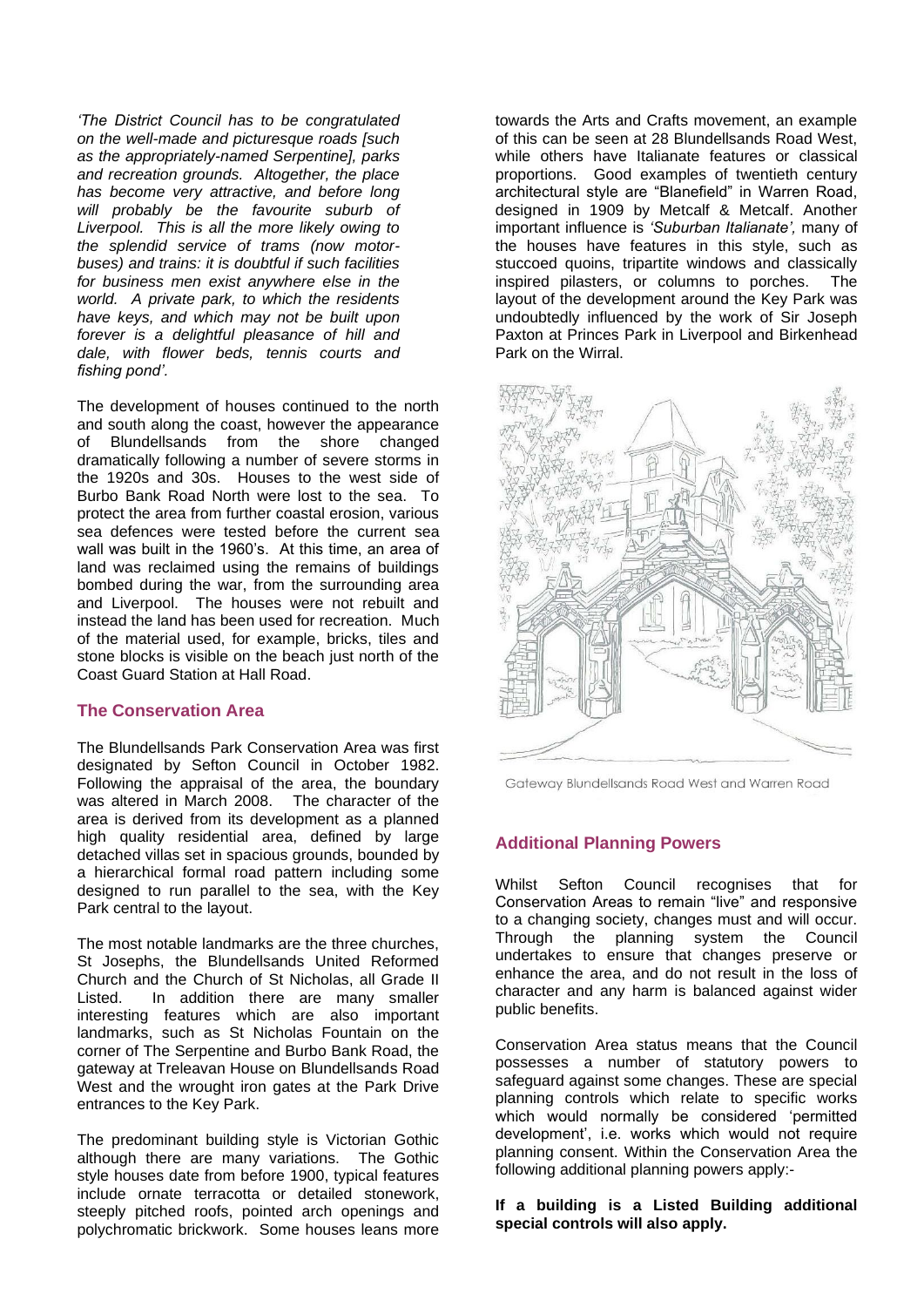- Any proposal involving the demolition of any building, wall or other structure within the Conservation Area (with minor exceptions) will require planning permission.
- Anyone wishing to cut down, top, lop or uproot a tree with a stem diameter of 75mm or greater measured at 1.5m above ground level must give the Local Planning Authority six weeks written notice of their intention to do so (a "Section 211 notice" under the Town and Country Planning Act 1990) subject to specific exemptions. Within this time the Authority may grant consent for the proposed work, or they may consider making a Tree Preservation Order. It is an offence to carry out tree works without permission.
- There are greater restrictions over 'permitted development' rights for the alteration and enlargement of dwellinghouses, and on the provision, alteration or improvement of outbuildings within their curtilage.
- Dormer windows will require planning permission, and in some cases, other changes to roofs and chimneys may require planning permission.
- The cladding of any part of external walls in stone, artificial stone, pebble dash, render, timber, plastic would require planning permission.
- Planning permission is needed for satellite dishes where they are to be located on a chimney, wall or roof slope which faces onto a highway.
- Micro-generation (e.g. wind turbines/solar panels) installations will require planning permission in some cases.

For up to date advice on what needs planning permission go to [www.planningportal.co.uk](http://www.planningportal.co.uk/) In determining applications for the development of land and alterations or extensions to buildings within the Blundellsands Park Conservation Area the Council will pay special regard to:-

- The retention, replacement and restoration of historical details and features of the buildings and their gardens including layout, boundary walls and landscaping.
- The design and detail of extensions and alterations to existing buildings which will be expected to be in sympathy with the architectural and historic character of the building as a whole and to the setting of that building.
- The detailed design of any new building (including form, massing, scale and materials) and its integration with its immediate surroundings and the special architectural and visual qualities of the Conservation Area.
- The retention and preservation of existing trees and the provision of further appropriate landscaping.
- The retention and enhancement of views into and out of the area, vistas within the area and the general character and appearance of the street scene and roofscape.



## **Guidance Notes for planning applications and use of materials:**

#### **Pre-Application Advice**

You can request advice from the planning department prior to submitting a formal application. In some cases we make a charge for this service. Forms are available on the Council's website.

#### **Planning Applications**

A Heritage Statement will be needed to support your planning application, this should include an explanation of what the significance of the property is, and what impact the proposals have on that significance.

#### **Demolition**

The demolition or redevelopment of any building of individual or group value will not be permitted unless the Local Planning Authority is satisfied that the building cannot be used for any suitable purpose and it is not important enough to merit the costs involved in its preservation. Any consent to demolish would normally be conditional on the building not being demolished before a contract is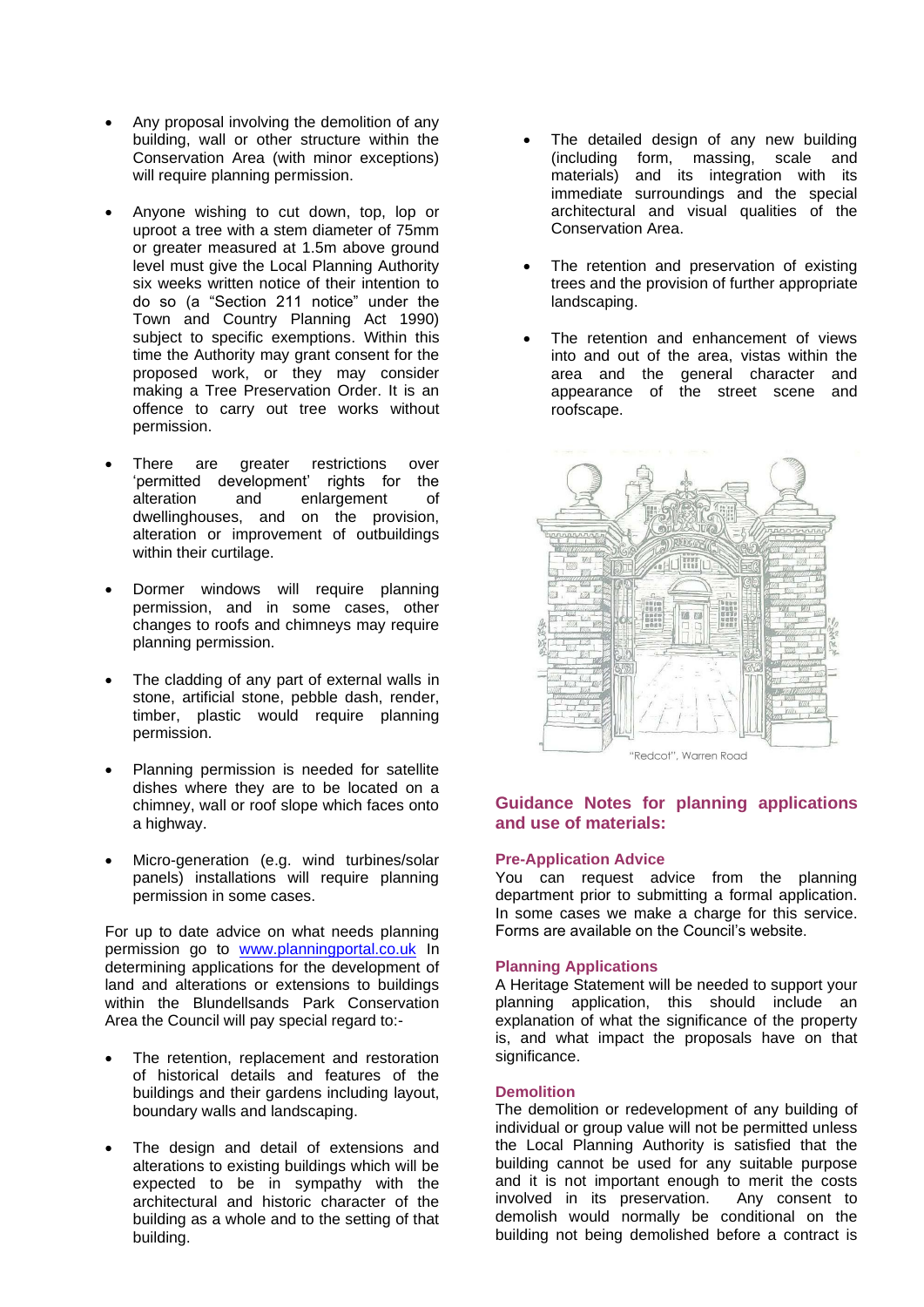made to carry out redevelopment. This redevelopment must be of a high standard of design.

#### **New development on vacant sites**

Any new development should be conceived with the original layout, architectural character and scale of the area in mind. Early discussions with the Planning Department are advised prior to any design work being commenced. The services of a qualified architect are strongly recommended.

#### **Conversion of existing buildings**

Where planning permission to convert buildings into new uses is sought, the new use and internal layout of the building should be carefully considered. Particular attention will be paid to the building's external appearance, use of materials, the layout of gardens and car parks and the position of bin stores.

Every effort should be made to minimise external alterations, such as fire escapes and new windows (including dormer windows). Where external changes are required it should be made to a nonprominent elevation. Alterations or extensions should use the carefully chosen materials that match/complement the building. Again, the services of a qualified architect are strongly recommended.



Mid 19th Century Villa with Glazed Conservatory.

## **External alterations to existing buildings including extensions**

The following deals with some of the details of alterations and extensions to buildings.

#### **Windows and Dormers**

Traditional windows and detailing need to be retained, renovated or if necessary, replaced to match the original design. Additional windows should be restricted to the non-prominent elevations and also match existing designs. Imitation leaded lights, aluminium and UPVC windows should not be used as they completely change the original character of the building. Advice should be sought from Planning Services.

New dormer windows are not generally accepted unless they can be shown to complement the original design. Any new dormer windows must be well-proportioned and kept to non-prominent elevations. Any new cladding must match roofing materials.

#### **Wall Surfaces**

Brickwork and stonework should not be painted or rendered. Areas of brickwork or stonework requiring renewal should be repaired or replaced in their original form or pattern. Brick pointing should be compatible with existing construction, which is generally flush finish. Repointing should be carried out with lime mortar rather than cement to prevent softer bricks from deteriorating. Where stonework is to be cleaned, professional advice should be sought as the incorrect choice of treatments can result in damage.

Brick and terracotta features such as keystones, corbels, finials and leaf designs should be retained wherever possible. Cladding of brickwork in stone, artificial stone, pebble dash, render, timber, plastic or tiles is not permitted for practical as well as aesthetic reasons and the use of bright obtrusive colours for stucco render should be avoided. If missing or damaged, stucco or plaster mouldings and similar details should be replaced in their original form or pattern. Care should be taken to use correct mixes and finishing coats.

Dry dash or pebble dash is typical of some late 19<sup>th</sup> or early 20<sup>th</sup> Century buildings and any repair should be to a similar finish.

#### **Roofs**

Original roofing materials and existing rooflines and views should be retained. Any renewals or repairs should use reclaimed or new materials to match those on the existing roof. Care should be taken to retain roof features such as decorated ridge tiles, eaves and gables details.

#### **Chimneys**

In most cases, the original chimney stacks and pots form an integral part of the design of buildings. If they become unsafe, they should be repaired or rebuilt to the original height and design, taking care to replace chimney pots, even if no longer in use.

#### **Satellite Dishes and Aerials**

Aerials and satellite dishes should be located as sensitively as possible and should avoid main street elevations. The use of dark grey semi-transparent dishes on the rear or sides of houses is advised as they are the least obtrusive.

#### **Front Doors**

Original doors and door surrounds should be retained and repaired wherever possible. Replacements should be to a sympathetic design.